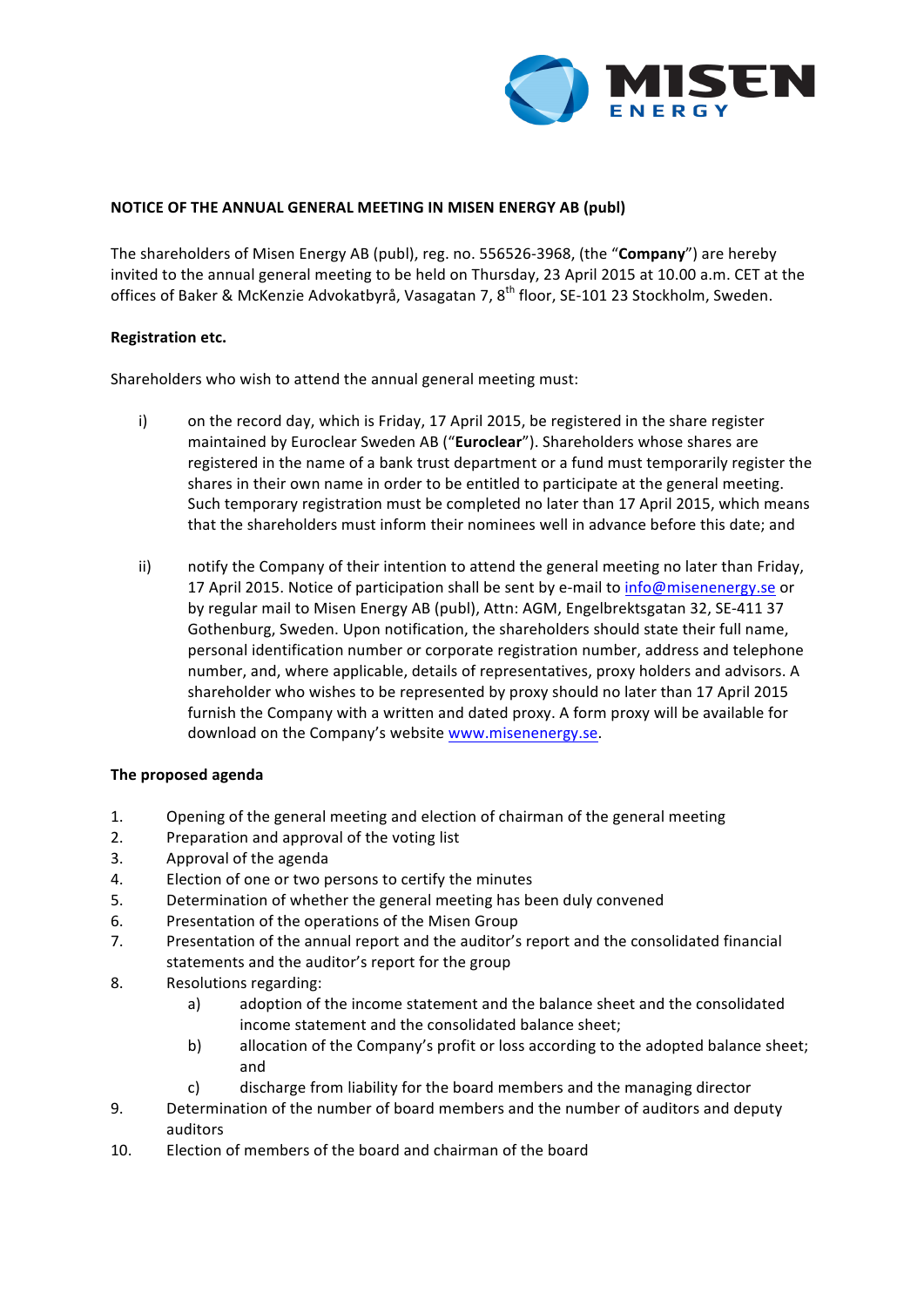

- 11. Determination of remuneration to members of the board and board committees and to auditors
- 12. Election of auditors
- 13. Adoption of principles for the Nomination Committee
- 14. Election of members of the Nomination Committee
- 15. Resolution regarding authorisation for the board to issue shares, convertible debentures and/or warrants in an amount not exceeding ten (10) per cent of total number of shares and votes in the Company
- 16. Closing of the general meeting

# **Proposal for resolutions**

# *Item 1. Election of chairman of the general meeting*

The Nomination Committee proposes Carl Svernlöv, attorney-at-law, as chairman of the annual general meeting. 

# *Item* 8(b). Resolution regarding allocation of the Company's profit or loss according to the adopted *balance sheet*

The board of directors proposes that all funds available to the Company shall be carried forward.

# *Item* 9. Determination of the number of board members and the number of auditors and deputy *auditors*

The Nomination Committee proposes that the board of directors shall consist of five ordinary board members and no deputies.

The Nomination Committee proposes that the Company shall have one auditor (audit firm) and no deputy auditors.

# *Item 10. Election of members of the board and chairman of the board*

The Nomination Committee proposes re-election of all current board members: Andrius Smaliukas, Dimitrios Dimitriadis, Hans Lundgren, Oleg Batyuk and Pavel Prysiazhniuk.

The Nomination Committee further proposes re-election of Andrius Smaliukas as chairman of the board.

# *Item* 11. Determination of remuneration to members of the board and board committees and to *auditors*

The Nomination Committee proposes that the aggregate remuneration to the members of the board for their work until the next annual general meeting shall be EUR 76,000, allocated as follows: EUR 30,000 to the chairman of the board, EUR 25,000 to Hans Lundgren, EUR 10,000 to each of Dimitrios Dimitriadis and Oleg Batyuk and EUR 1,000 to Pavel Prysiazhniuk. The proposal means that the remuneration to the individual board members remains unchanged compared to the last year.

The Nomination Committee further proposes that no additional remuneration shall be paid to the members of the board committees.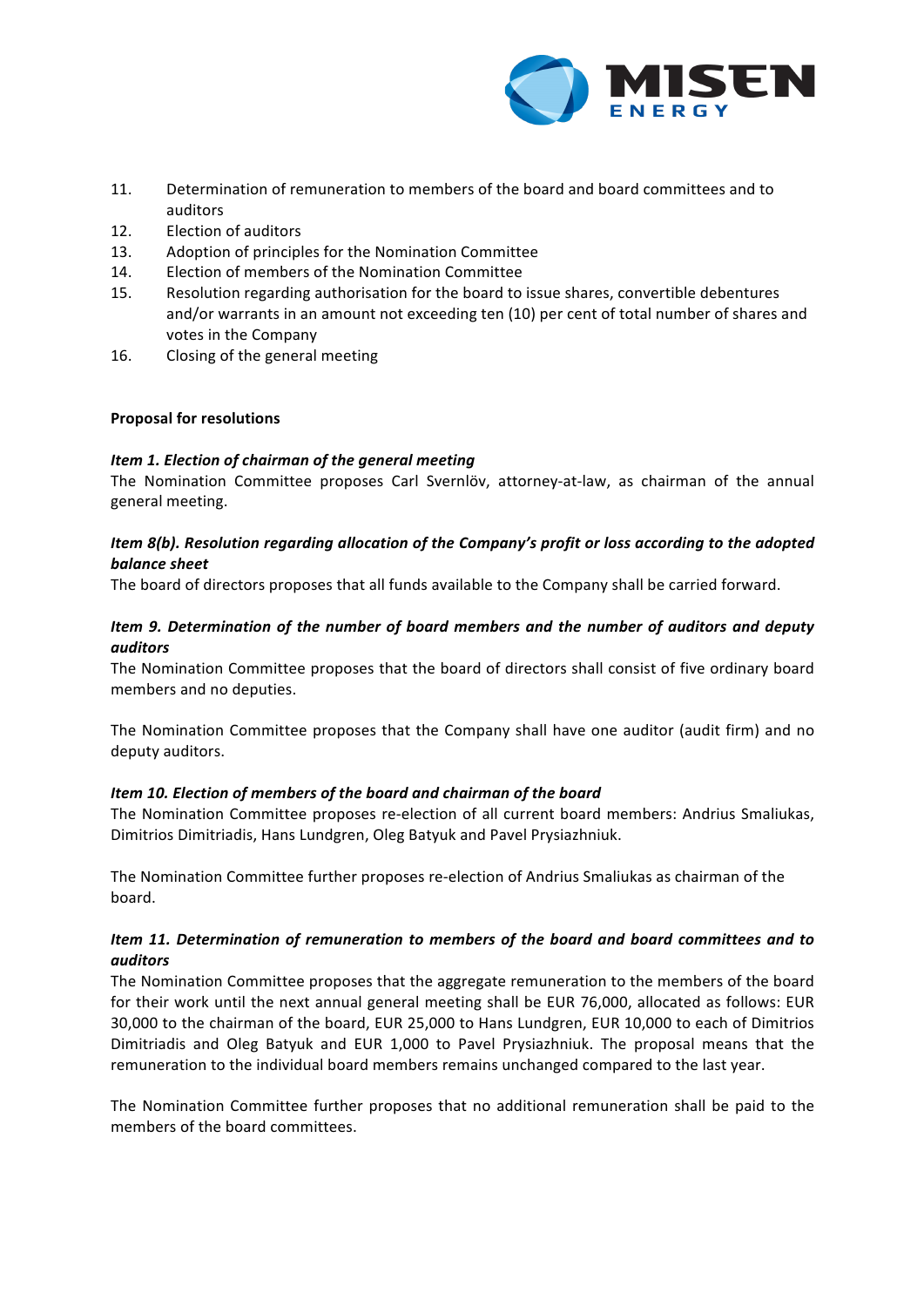

The Nomination Committee proposes that remuneration to the auditors shall be paid in accordance with approved invoice.

## **Item 12. Election of auditors**

The Nomination Committee proposes re-election of PricewaterhouseCoopers AB as the Company auditor. Johan Palmgren will be the responsible auditor.

# *Item 13. Adoption of principles for the Nomination Committee*

The Nomination Committee proposes that the principles for the Nomination Committee adopted at the annual general meeting 2014 shall be re-adopted in full, with the following addition in clause 2.1: "If any of the three largest shareholders does not want to appoint a member of the Nomination Committee, the next shareholder in turn shall be offered to appoint a member of the Nomination Committee. In case more shareholders abstain from appointing a member of the Nomination Committee, the Nomination Committee does not have to contact more than five shareholders unless it is necessary to achieve a Nomination Committee of at least three members."

# *Item 14. Election of members of the Nomination Committee*

The Nomination Committee proposes:

- o re-election of Sergiy Probylov, representing Blankbank Investments Limited, Dimitrios Dimitriadis, representing Nellston Holdings Limited, and Andrius Smaliukas, in his capacity as chairman of the board of directors, as members of the Nomination Committee:
- o election of Aurimas Augustinavicius, representing TCT Holding AB, as new member of the Nomination Committee; and
- o re-election of Sergiy Probylov as chairman of the Nomination Committee.

## *Item* 15. Resolution regarding authorisation for the board to issue shares, convertible debentures *and/or* warrants in the total amount not exceeding ten (10) per cent of total number of shares and votes in the Company

The board of directors proposes that the annual general meeting resolves to authorise the board of directors during the period up until the next annual general meeting to, on one or more occasions, resolve to issue shares, convertible debentures and/or warrants, with or without preferential rights for the shareholders, in the amount not exceeding ten (10) per cent of the total number of shares and votes in the Company, to be paid in cash, in kind and/or by way of set-off. The share issue price shall be as close as possible in relation to the current market value with deduction of the discount necessary to attract interest for subscription of instruments.

The annual general meeting is further proposed to authorise the board of directors or the managing director to make such minor necessary adjustments in the resolution above as may be necessary in order to file and register the resolution with the Swedish Companies Registration Office.

The resolution requires support by shareholders holding no less than two-thirds of both the votes cast and the shares represented at the annual general meeting.